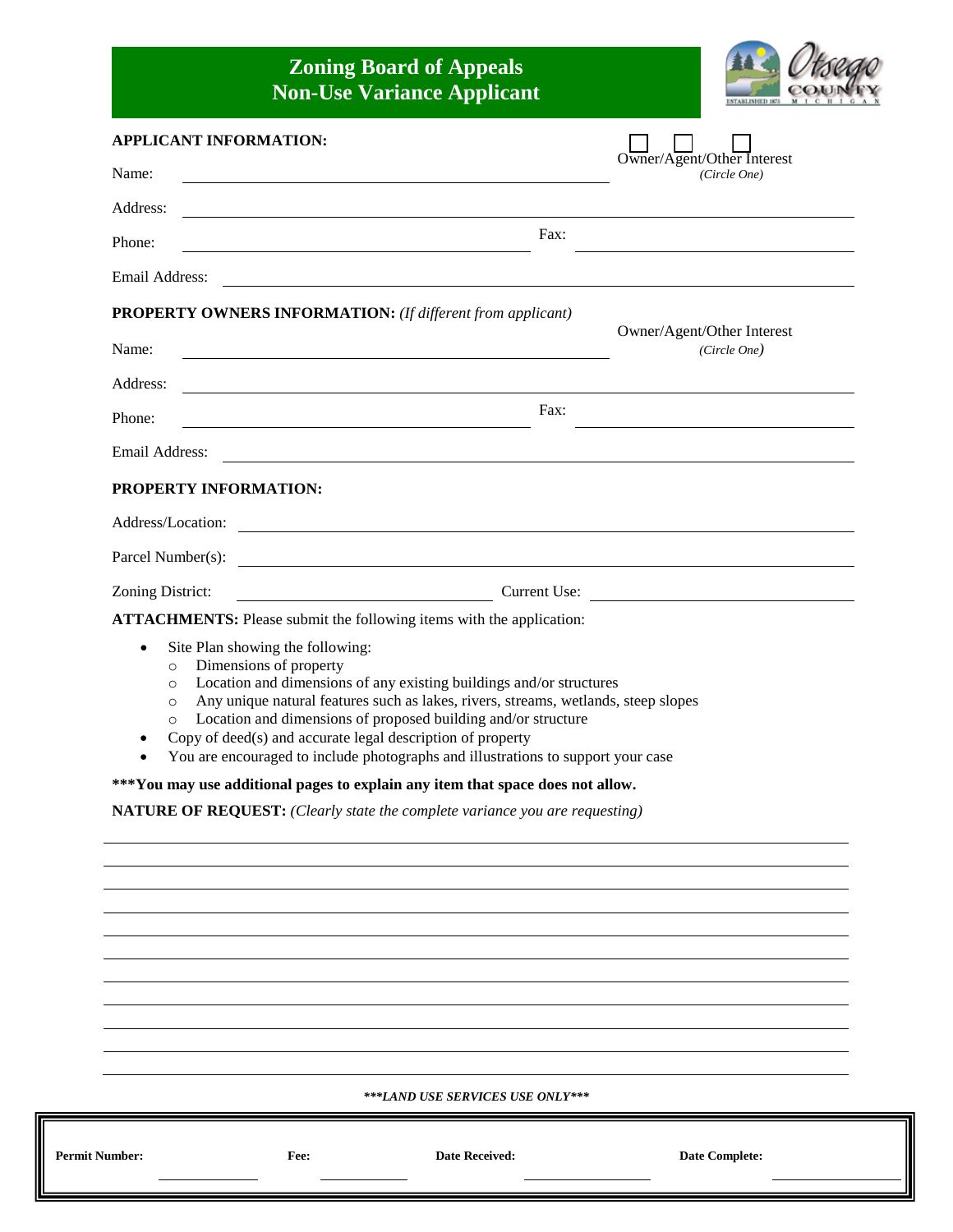| <b>Zoning Board of Appeals</b><br><b>Non-Use Variance Applicant</b>                                |                    |               |                 | <b>FART ISSUED 18</b> |
|----------------------------------------------------------------------------------------------------|--------------------|---------------|-----------------|-----------------------|
| <b>UTILITIES AVAILABLE ON SITE:</b> (Check all that apply)                                         |                    |               |                 |                       |
| Water<br>$\Box$ Well<br>PROPERTY DESCRIPTION:                                                      | Sewer<br>$\perp$   | $\Box$ Septic |                 |                       |
| Area of Lot (acres/square feet):                                                                   |                    |               |                 |                       |
| Dimensions of Lot:                                                                                 |                    |               |                 |                       |
| <b>STRUCTURES:</b><br>Number of Buildings on Site:<br>Use, Area and Dimensions:<br>(Each building) | <b>DESCRIPTION</b> | <b>HEIGHT</b> | <b>EXISTING</b> | <b>PROPOSED</b>       |
| Area of Other Structures:<br>(Decks, gazebos, steps, etc.)                                         |                    |               |                 |                       |
| Percentage of Lot Coverage                                                                         |                    |               |                 |                       |

## **APPLICATION SIGNATURE:**

All correspondence and notices regarding the application will be transmitted to the applicant. By signing this application the applicant is indicating that all information contained in this application is complete and accurate to the best of his/her knowledge.

| (Signature) | Date) | (Print Name) |
|-------------|-------|--------------|
|             |       |              |

I hereby grant permission for member of the Township Board, Township Planning Commission, Otsego County Zoning Board of Appeals and Otsego County officials, staff and consultants to enter the above described property for the purposes of gathering information related to the application. \*\*\*Note to applicant/property owner: This permission is optional and failure to grant permission will not

affect any decision on the applicant.\*\*\*

| (Signature of Property Owner) | (Date) | (Print Name) |
|-------------------------------|--------|--------------|
|                               |        |              |
|                               |        |              |
|                               |        |              |

Page 2 Permit Number: \_\_\_\_\_\_\_\_\_\_\_\_\_\_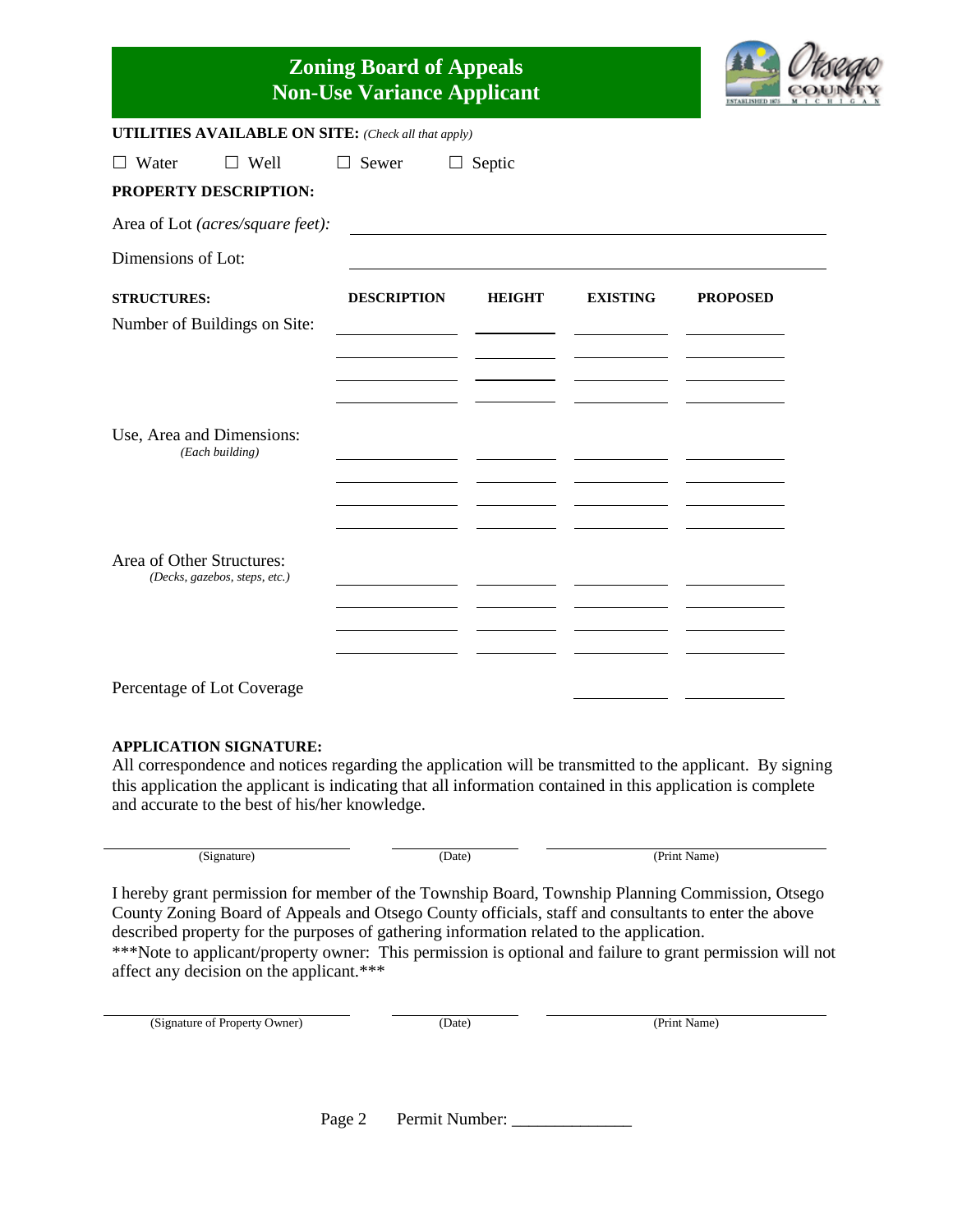

## THE APPLICANT MUST DEMONSTRATE THE FOLLOWING CONDITIONS EXIST: \*\*\*This section *MUST* be completed\*\*\*

**PRACTICAL DIFFICULTY:** A practical difficulty exists on the subject site (such as exceptional narrowness, shallowness, shape or area; presence of floodplains; exceptional topographic conditions) and strict compliance with the Zoning Ordinance standards would unreasonably prevent the owner from using the subject site for a permitted use or would render conformity unnecessarily burdensome. Demonstration of a practical difficulty shall have a bearing on the subject site or use of the subject site and not to the applicant personally. Economic hardship or optimum profit potential is not consideration for practical difficulty.

**26.6.1. PUBLIC WELFARE:** Will granting this variance uphold the spirit of the ordinance, secure public safety and uphold substantial justice to the property owners in the district. The Board must consider whether or not granting a variance will hinder Otsego County in achieving the very goals and objectives the ordinance is trying to accomplish. You should explain how your application is consistent with and does not violate the intent of the particular section(s) that apply to it; merely saying it does not, is not enough.

**26.6.2. SUBSTANTIAL JUSTICE:** The variance would provide substantial justice by granting the property rights similar to those enjoyed by the majority of other properties in the vicinity and other properties in the same zoning district. The decision shall not bestow upon the property special development rights not enjoyed by other properties in the same district or which might result in substantial adverse impacts on properties in the vicinity (such as the supply of light and air, significant increases in traffic, increased odors and increase in the danger of fire or other activities which may endanger the public safety, comfort, morals or welfare).